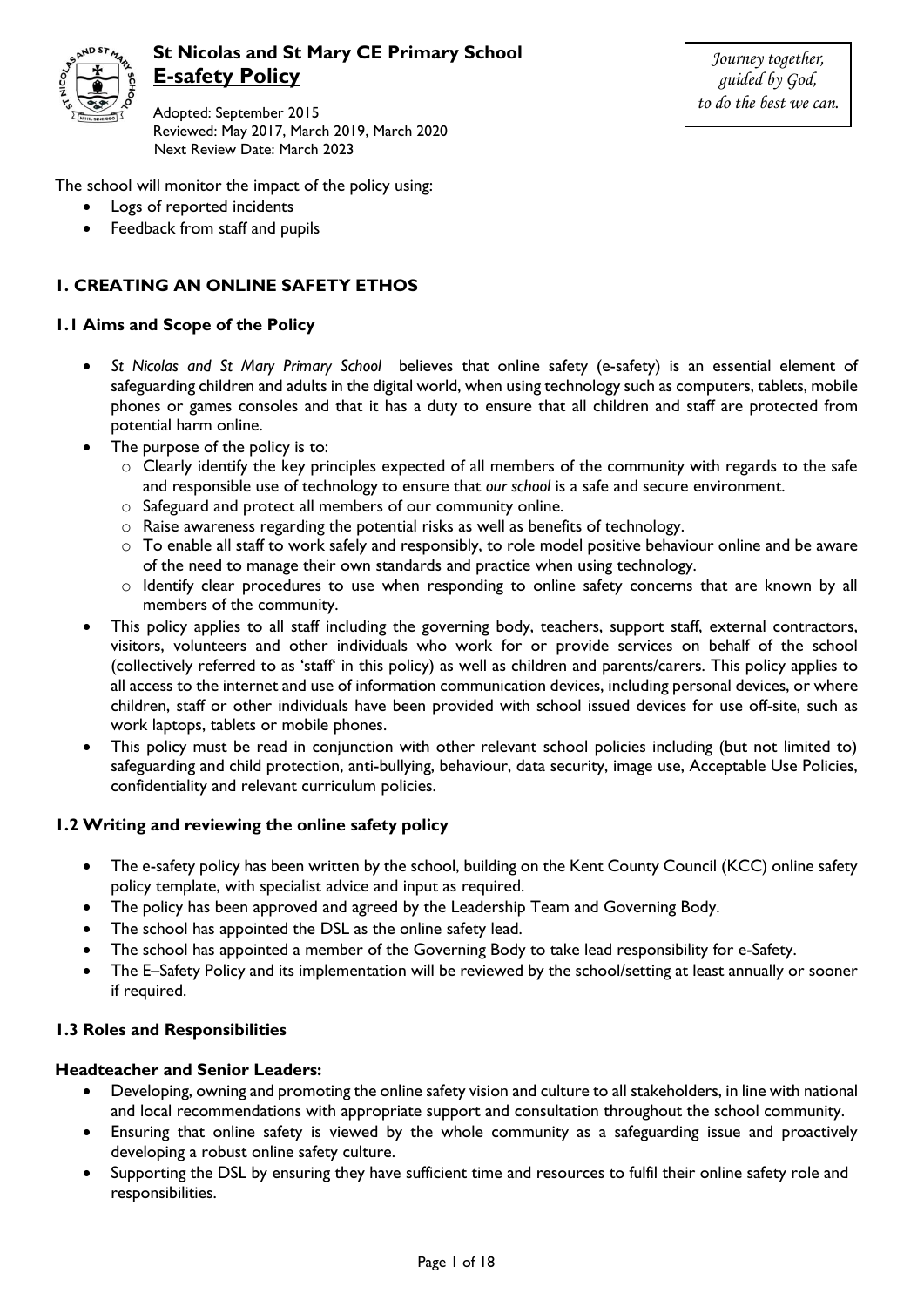- Ensuring there are appropriate and up-to-date policies and procedures regarding online safety including an Acceptable Use Policy which covers appropriate professional conduct and use of technology.
- To ensure that suitable and appropriate filtering and monitoring systems are in place to protect children from inappropriate content which meet the needs of the school community whilst ensuring children have access to required educational material.
- To work with and support technical staff in monitoring the safety and security of school/setting systems and networks and to ensure that the school/setting network system is actively monitored.
- Ensuring all members of staff receive regular, up-to-date and appropriate training regarding online safety roles and responsibilities and provide guidance regarding safe appropriate communications.
- Ensuring that online safety is embedded within a progressive whole school/setting curriculum which enables all pupils to develop an age-appropriate understanding of online safety and the associated risks and safe behaviours.
- To be aware of any online safety incidents and ensure that external agencies and support are liaised with as appropriate.
- Receiving and regularly reviewing online safeguarding records and using them to inform and shape future practice.
- Ensuring there are robust reporting channels for the school/setting community to access regarding online safety concerns, including internal, local and national support.
- To ensure a member of the Governing Body is identified with a lead responsibility for supporting online safety.

## **Designated Safeguarding Lead:**

- Acting as a named point of contact on all online safeguarding issues and liaising with other members of staff and other agencies as appropriate.
- Keeping up-to-date with current research, legislation and trends regarding online safety.
- Coordinating participation in local and national events to promote positive online behaviour, e.g. Safer Internet Day.
- Ensuring that online safety is promoted to parents and carers and the wider community through a variety of channels and approaches.
- Work with the school lead for data protection and data security to ensure that practice is in line with current legislation.
- Maintaining a record of online safety concerns/incidents and actions taken as part of the schools safeguarding recording structures and mechanisms.
- Monitor the school online safety incidents to identify gaps/trends and use this data to update the school education response to reflect need.
- To report to the school management team, Governing Body and other agencies as appropriate, online safety concerns and local data/figures.
- Liaising with the local authority and other local and national bodies, as appropriate.
- Working with the school leadership and management to review and update the online safety policies, Acceptable Use Policies (AUPs) and other related policies on a regular basis (at least annually) with stakeholder input.
- Ensuring that online safety is integrated with other appropriate school policies and procedures.

## **Technical Support (under the supervision of the SBM):**

- Providing a safe and secure technical infrastructure which support safe online practices while ensuring that learning opportunities are still maximised.
- Taking responsibility for the implementation of safe security of systems and data in partnership with the leadership and management team.
- To ensure that suitable access controls and encryption is implemented to protect personal and sensitive information held on school-owned devices.
- Ensuring that the schools filtering policy is applied and updated on a regular basis and that responsibility for its implementation is shared with the DSL.
- Ensuring that the use of the school's network is regularly monitored and reporting any deliberate or accidental misuse to the DSL.
- Report any breaches or concerns to the DSL and leadership team and together ensure that they are recorded and appropriate action is taken as advised.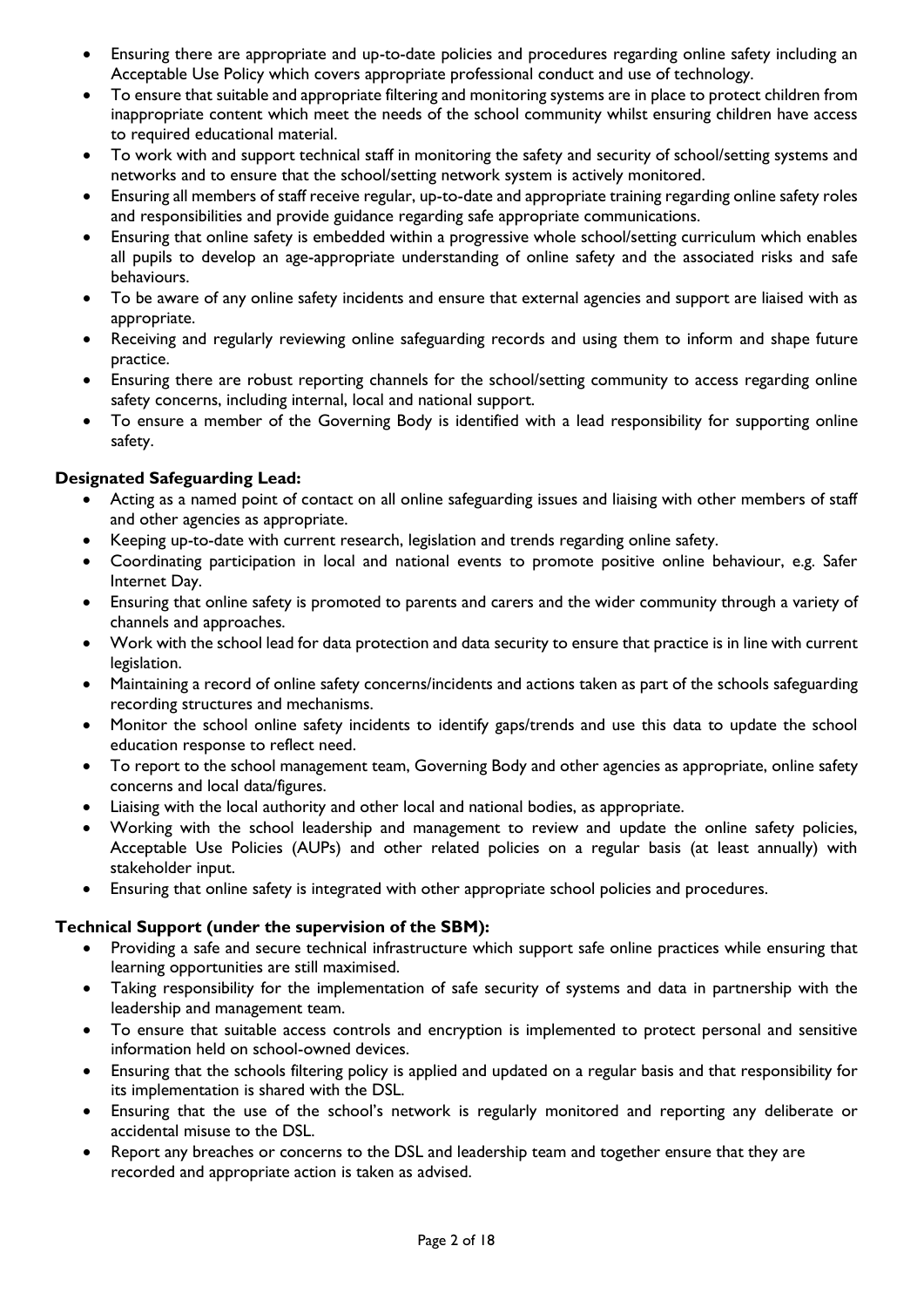- Developing an understanding of the relevant legislation as it relates to the security and safety of the technical infrastructure.
- Report any breaches and liaising with the local authority (or other local or national bodies) as appropriate on technical infrastructure issues.
- Providing technical support and perspective to the DSL and leadership team, especially in the development and implementation of appropriate online safety policies and procedures.
- Ensuring that the school's ICT infrastructure/system is secure and not open to misuse or malicious attack.
- Ensuring that appropriate anti-virus software and system updates are installed and maintained on all setting machines and portable devices.
- Remind staff about the use of strong passwords.

## **Members of Staff**

- Contributing to the development of online safety policies.
- Reading the school AUPs and adhering to them.
- Taking responsibility for the security of school systems and data.
- Having an awareness of a range of different online safety issues and how they may relate to the children in their care.
- Modelling good practice when using new and emerging technologies
- Embedding online safety education in curriculum delivery wherever possible.
- Identifying individuals of concern and taking appropriate action by following school safeguarding policies and procedures.
- Knowing when and how to escalate online safety issues, internally and externally.
- Being able to signpost to appropriate support available for online safety issues, internally and externally.
- Maintaining a professional level of conduct in their personal use of technology, both on and off site.
- Taking personal responsibility for professional development in this area.

## **Pupils (as appropriate to their age)**

- Contributing to the development of online safety policies.
- Reading the school/setting AUPs and adhering to them.
- Respecting the feelings and rights of others both on and offline.
- Seeking help from a trusted adult if things go wrong, and supporting others that may be experiencing online safety issues.

At a level that is appropriate to their individual age, ability and vulnerabilities:

- Taking responsibility for keeping themselves and others safe online.
- Taking responsibility for their own awareness and learning in relation to the opportunities and risks posed by new and emerging technologies.
- Assessing the personal risks of using any particular technology, and behaving safely and responsibly to limit those risks.

#### **Parents / Carers**

- Reading the school/setting AUP, encouraging their children to adhere to them, and adhering to them themselves where appropriate.
- Discussing online safety issues with their children, supporting the school in their online safety approaches, and reinforcing appropriate safe online behaviours at home.
- Role modelling safe and appropriate uses of technology and social media.
- Identifying changes in behaviour that could indicate that their child is at risk of harm online.
- Seeking help and support from the school, or other appropriate agencies, if they or their child encounters online problems or concerns.

## **2. ONLINE COMMUNICATION AND SAFER USE OF TECHNOLOGY**

#### **2.1 Managing the school website**

- The school will ensure that information posted on the school website meets the requirements as identified by the Department for Education (DfE).
- The contact details on the website will be the school address, email and telephone number. Staff or pupils' personal information will not be published.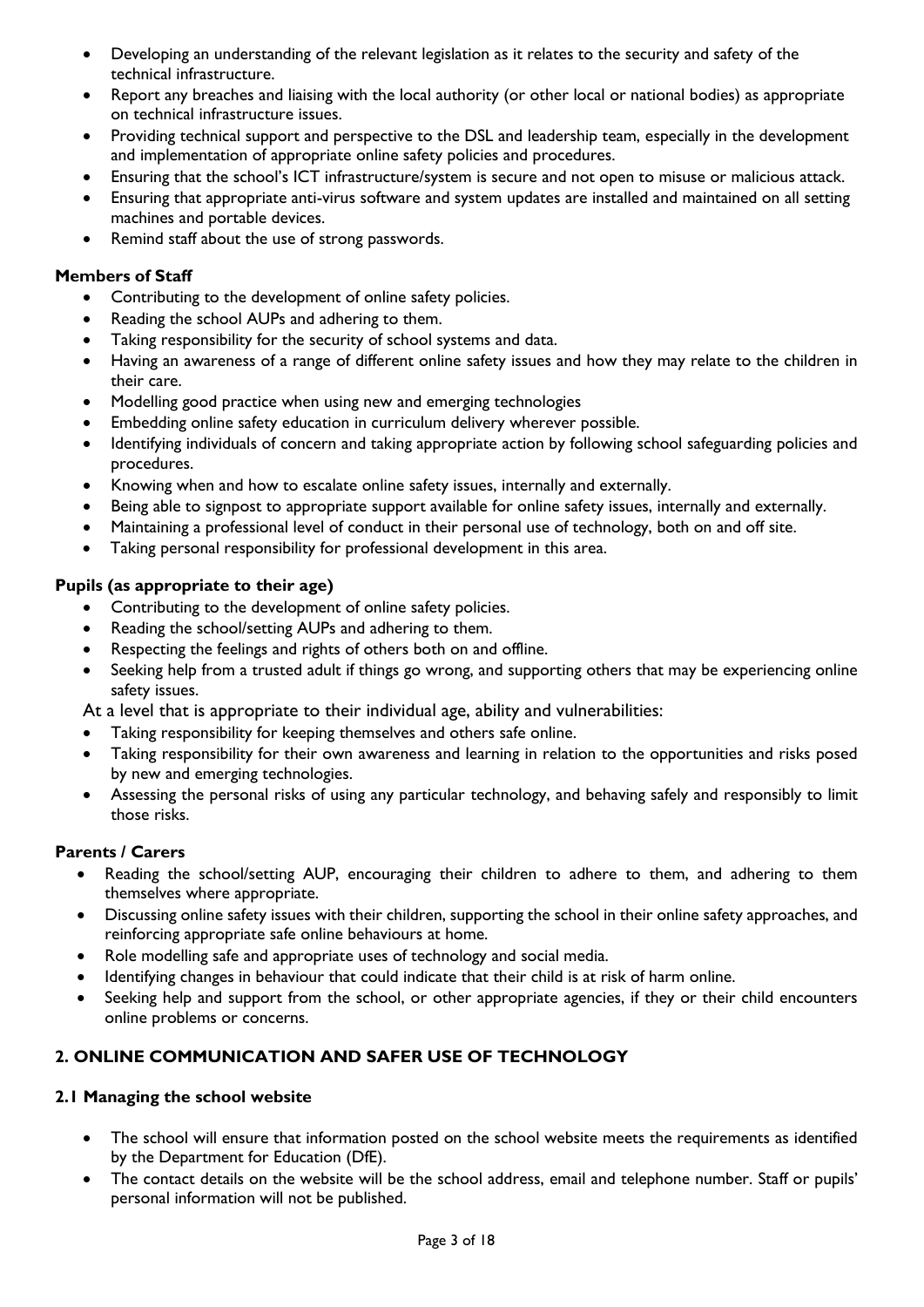- The head teacher will take overall editorial responsibility for online content published and will ensure that information is accurate and appropriate.
- The website will comply with the school's guidelines for publications including accessibility, respect for intellectual property rights, privacy policies and copyright.
- Pupils work will be published with their permission or that of their parents/carers.
- The administrator account for the school website will be safeguarded with an appropriately strong password.
- The school will post information about safeguarding, including online safety, on the school website for members of the community.

## **2.2 Publishing images and videos online**

- The school will ensure that all images and videos shared online are used in accordance with the school image use policy.
- The school will ensure that all use of images and videos take place in accordance other policies and procedures including data security, AUPs, Codes of Conduct, social media, use of personal devices and mobile phones etc.
- In line with the image policy, written permission from parents or carers will always be obtained before images/videos of pupils are electronically published.

## **2.3 Managing email**

- Pupils may only use school provided email accounts for educational purposes
- All members of staff are provided with a specific school email address to use for any official communication.
- The use of personal email addresses by staff for any official school business is not permitted.
- The forwarding of any chain messages/emails etc. is not permitted. Spam or junk mail will be blocked and reported to the email provider.
- Any electronic communication which contains any content which could be subject to data protection legislation (e.g. sensitive or personal information) will only be sent using secure and encrypted email.
- Access to school email systems will always take place in accordance to data protection legislation and in line with other appropriate school policies e.g. confidentiality.
- Members of the community must immediately tell a designated member of staff if they receive offensive communication and this will be recorded in the school safeguarding files/records.
- Staff will be encouraged to develop an appropriate work life balance when responding to email, especially if communication is taking place between staff and pupils and parents.
- Email sent to external organisations should be written carefully in the same way as a letter written on school headed paper would be.
- School email addresses and other official contact details will not be used for setting up personal social media accounts.

## **2.4 Official videoconferencing and webcam use for educational purposes**

- The school acknowledges that videoconferencing is a challenging activity with a wide range of learning benefits. Preparation and evaluation are essential to the whole activity.
- All videoconferencing equipment will be switched off when not in use and where appropriate, not set to auto answer.
- External IP addresses will not be made available to other sites.
- Videoconferencing contact details will not be posted publically.
- Video conferencing equipment will be kept securely and, if necessary, locked away when not in use.
- School videoconferencing equipment will not be taken off school premises without permission.
- Staff will ensure that external videoconference opportunities and/or tools are suitably risk assessed and will ensure that accounts and systems used to access events are appropriately safe and secure.

## **Users**

- Pupils will ask permission from a teacher before making or answering a videoconference call or message.
- Videoconferencing will be supervised appropriately for the pupils' age and ability.
- Parents and carers consent will be obtained prior to children taking part in videoconferencing activities.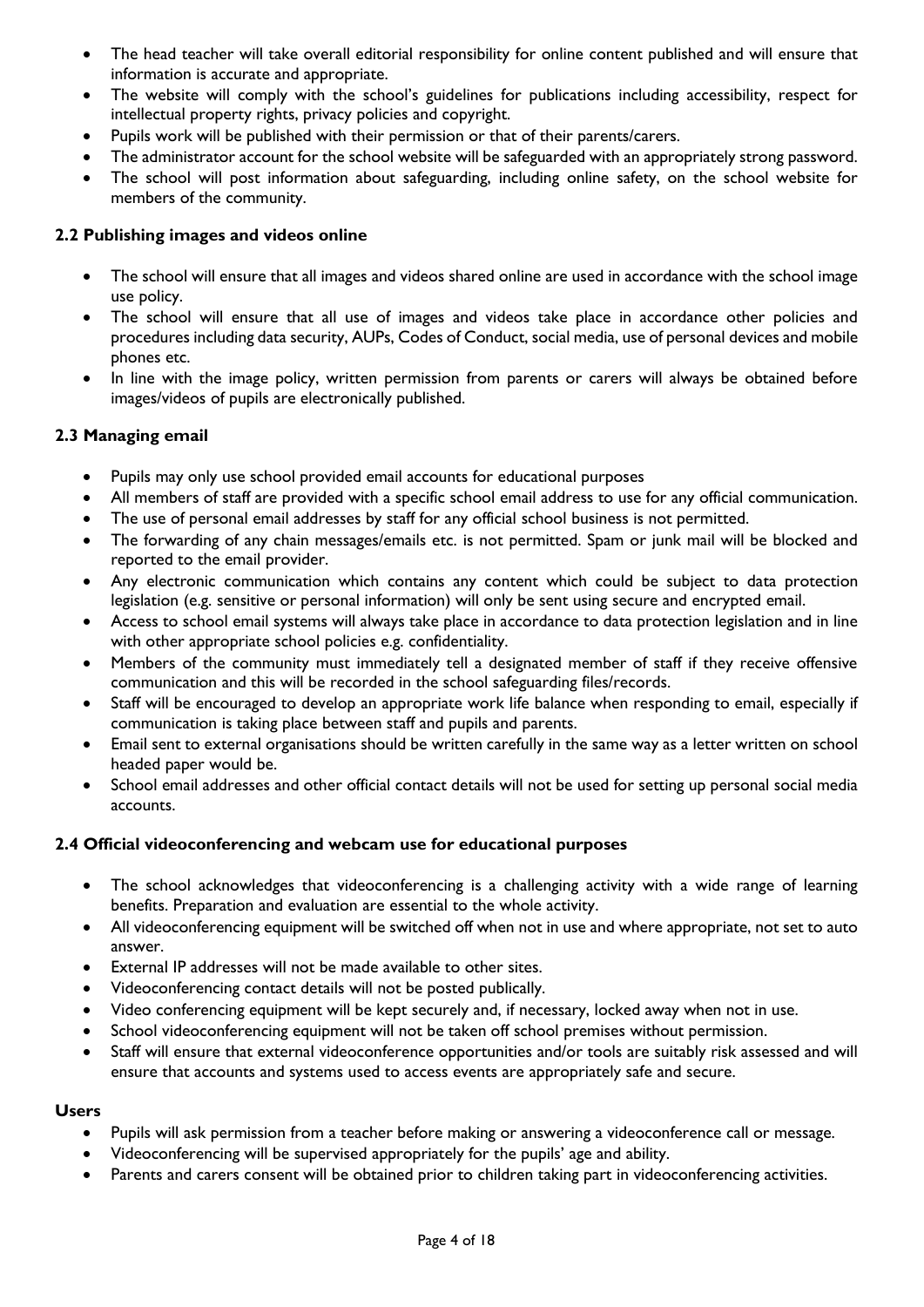- Video conferencing will take place via official and approved communication channels following a robust risk assessment.
- Only key administrators will be given access to videoconferencing administration areas or remote control pages.
- Unique log on and password details for the educational videoconferencing services will only be issued to members of staff and kept secure.

## **Content**

- When recording a videoconference lesson, written permission will be given by all sites and participants. The reason for the recording must be given and the recording of videoconference should be clear to all parties at the start of the conference. Recorded material will be stored securely.
- If third party materials are to be included, the school will check that recording is acceptable to avoid infringing the third party intellectual property rights.
- The school will establish dialogue with other conference participants before taking part in a videoconference. If it is a non-school site the school will check that they are delivering material that is appropriate for the class.

## **2.5 Appropriate and safe classroom use of the internet and any associated devices**

- Internet use is a key feature of educational access and all children will receive age and ability appropriate education to support and enable them to develop strategies to respond to concerns as part of an embedded whole school curriculum. Please access specific curriculum policies for further information.
- The school's internet access will be designed to enhance and extend education.
- Access to the internet will be reviewed to reflect the curriculum requirements and the age and ability of pupils.
- All members of staff are aware that they cannot rely on filtering alone to safeguard children and supervision, classroom management and education about safe and responsible use is essential.
- Supervision of pupils will be appropriate to their age and ability
	- o At Early Years Foundation Stage and Key Stage 1 pupils' access to the Internet will be by adult demonstration with occasional directly supervised access to specific and approved online materials which supports the learning outcomes planned for the pupils' age and ability.
	- o At Key Stage 2 pupils will be supervised. Pupils will use age-appropriate search engines and online tools and online activities will be teacher-directed where necessary. Children will be directed to online material and resources which support the learning outcomes planned for the pupils' age and ability.
	- o In residential provisions the school will balance children's ability to take part in age appropriate peer activities online with the need for the school to detect abuse, bullying or unsafe practice by children in accordance with the national minimum standards (NMS).
- All school owned devices will be used in accordance with the school Acceptable Use Policy and with appropriate safety and security measure in place.
- Members of staff will always evaluate websites, tools and apps fully before use in the classroom or recommending for use at home.
- Pupils will be educated in the effective use of the Internet in research, including the skills of knowledge location, retrieval and evaluation.
- The school will use age appropriate search tools (*Dorling Kindersley find out, Google Safe Search or CBBC safe search*) as decided by the school.
- The school will ensure that the use of Internet-derived materials by staff and pupils complies with copyright law and acknowledge the source of information.
- Pupils will be taught to be critically aware of the materials they read and shown how to validate information before accepting its accuracy.
- The evaluation of online materials is a part of teaching and learning in every subject and will be viewed as a whole-school/setting requirement across the curriculum.
- The school will use the internet to enable pupils and staff to communicate and collaborate in a safe and secure environment.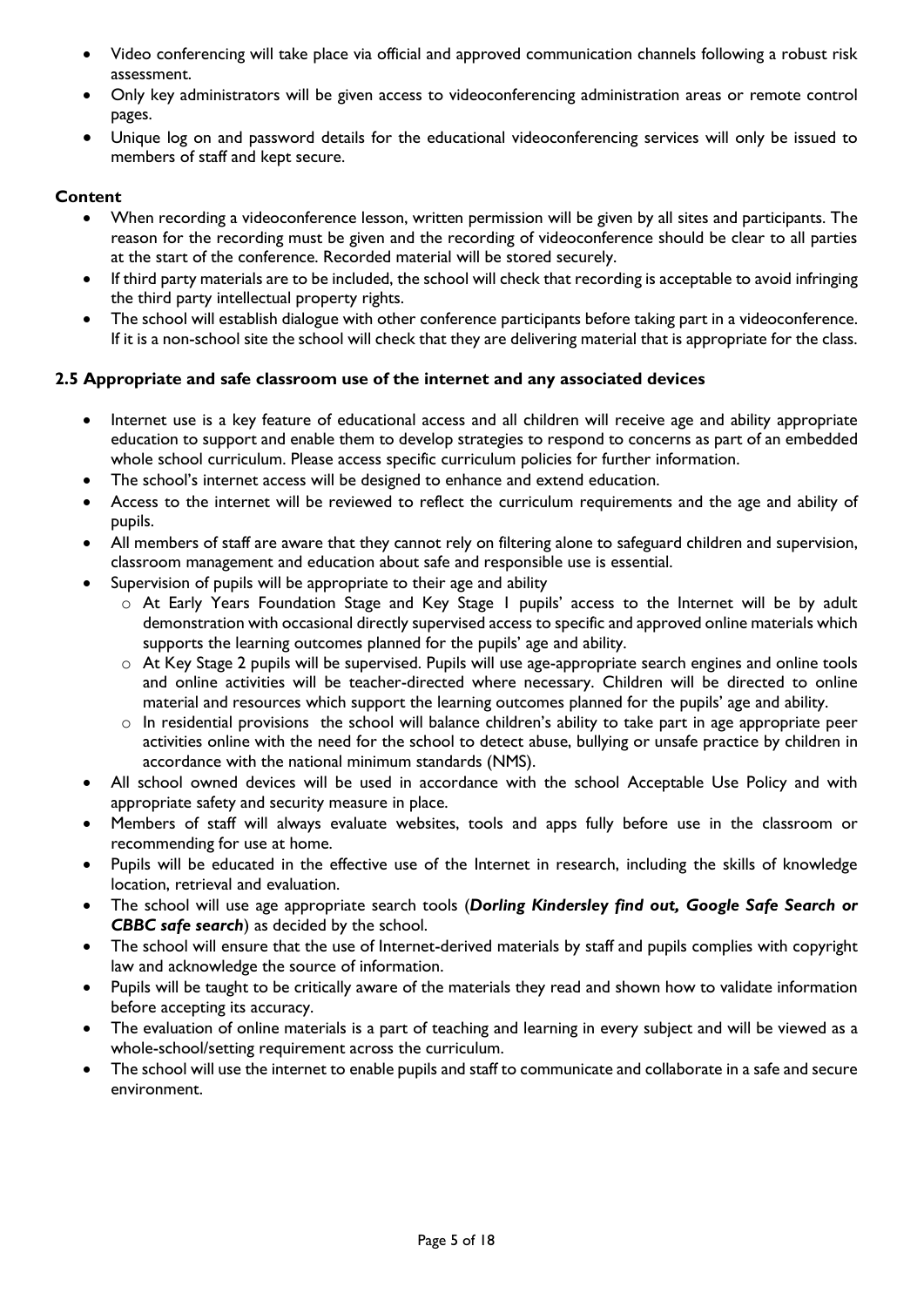## **2.6 Management of school learning platforms/portals/gateways – not currently applicable but added in case the school adopts these in future**

- Leaders/managers and staff will regularly monitor the usage of the Learning Platform (LP) in all areas, in particular message and communication tools and publishing facilities.
- Pupils/staff will be advised about acceptable conduct and use when using the LP.
- Only members of the current pupil, parent/carers and staff community will have access to the LP.
- All users will be mindful of copyright issues and will only upload appropriate content onto the LP.
- When staff, pupils' etc. leave the school their account or rights to specific school areas will be disabled or (**if appropriate**) transferred to their new establishment.
- Any concerns about content on the LP will be recorded and dealt with in the following ways:
	- o The user will be asked to remove any material deemed to be inappropriate or offensive.
	- o The material will be removed by the site administrator if the user does not comply.
	- o Access to the LP for the user may be suspended.
	- o The user will need to discuss the issues with a member of leadership before reinstatement. e) A pupil's parent/carer may be informed.
- A visitor may be invited onto the LP by a member of the leadership. In this instance there may be an agreed focus or a limited time slot.
- Pupils may require editorial approval from a member of staff. This may be given to the pupil to fulfil a specific aim and may have a limited time frame.

## **3. SOCIAL MEDIA POLICY**

## **3.1 General social media use**

- Expectations regarding safe and responsible use of social media will apply to all members of our school community and exist in order to safeguard both the school and the wider community, on and offline. Examples of social media may include blogs, wikis, social networking sites, forums, bulletin boards, multiplayer online gaming, apps, video/photo sharing sites, chat rooms, instant messenger and many others.
- All members of St Nicolas and St Mary Primary School community will be encouraged to engage in social media in a positive, safe and responsible manner at all times.
- Information about safe and responsible use of social media will be communicated clearly and regularly to all.
- All members of St Nicolas and St Mary Primary School community are advised not to publish specific and detailed private thoughts, concerns, pictures or messages on any social media services, especially content that may be considered threatening, hurtful or defamatory to others.
- The school will control pupil and staff access to social media and social networking sites whilst on site and when using school provided devices and systems.
- The use of social networking applications during school hours for personal use **is** permitted during break times only using personal devices.
- Inappropriate or excessive use of social media during school/work hours or whilst using school devices may result in disciplinary or legal action and/or removal of Internet facilities.
- Any concerns regarding the online conduct of any member of the school community on social media sites should be reported to the leadership team and will be managed in accordance with policies such as antibullying, allegations against staff, behaviour and safeguarding/child protection.
- Any breaches of school policy may result in criminal, disciplinary or civil action being taken and this will depend upon the age of those involved and the circumstances of the wrong committed. Action taken will be in accordance with relevant policies, such as anti-bullying, allegations against staff, behaviour and safeguarding/child protection.

## **3.2 Official use of social media**

- St Nicolas and St Mary Primary School does not at present have any official social media channels:
- Official use of social media sites by the school will only take place with clear educational or community engagement objectives with specific intended outcomes e.g. increasing parental engagement.
- Official use of social media sites as communication tools will be risk assessed and formally approved by the headteacher.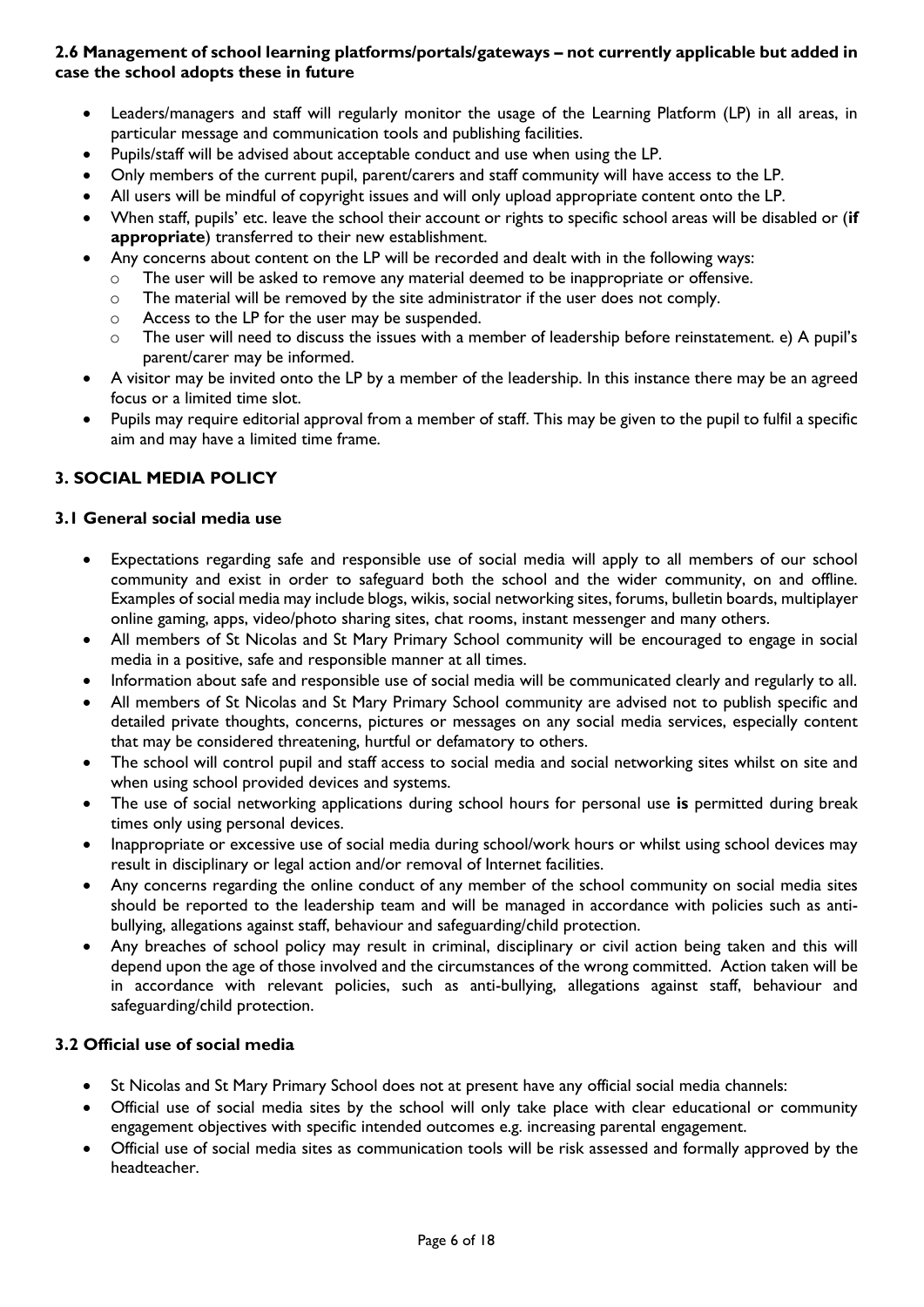- Official school social media channels will be set up as distinct and dedicated social media site or account for educational or engagement purposes.
- Staff will use school provided email addresses to register for and manage any official approved social media channels.
- Members of staff running official social media channels will sign a specific AUP to ensure they are aware of the required behaviours and expectations of use and to ensure that sites are used safely, responsibly and in accordance with local and national guidance and legislation.
- All communication on official social media platforms will be clear, transparent and open to scrutiny.
- Any online publication on official social media sites will comply with legal requirements including the Data Protection Act 1998, right to privacy conferred by the Human Rights Act 1998, or similar duty to protect private information and will not breach any common law duty of confidentiality, copyright etc.
- Official social media use will be in line with existing policies including anti-bullying and child protection.
- Images or videos of children will only be shared on official social media sites/channels in accordance with the image use policy.
- Information about safe and responsible use of social media channels will be communicated clearly and regularly to all members of the community.
- Official social media sites, blogs or wikis will be suitably protected (e.g. password protected) and where appropriate, linked to the school website and take place with written approval from the Leadership Team.
- Leadership staff must be aware of account information and relevant details for social media channels in case of emergency, such as staff absence.
- Parents/Carers and pupils will be informed of any official social media use, along with expectations for safe use and action taken to safeguard the community.
- Public communications on behalf of the school will, where possible, be read and agreed by at least one other colleague.
- Official social media channels will link back to the school website and to demonstrate that the account is official.
- The school will ensure that any official social media use does not exclude members of the community who are unable or unwilling to use social media channels.

## **3.3 Staff personal use of social media**

- The safe and responsible use of social networking, social media and personal publishing sites will be discussed with all members of staff as part of staff induction and will be revisited and communicated via regular staff training opportunities.
- Safe and professional behaviour will be outlined for all members of staff (including volunteers) as part of the school AUP.
- All members of staff are advised not to communicate with or add as 'friends' any current or past children/pupils or current or past pupils' family members via any personal social media sites, applications or profiles. Any pre-existing relationships or exceptions that may compromise this will be discussed with DSL.
- If ongoing contact with pupils is required once they have left the school roll, then members of staff will be expected to use existing alumni networks or use official school provided communication tools.
- All communication between staff and members of the school community on school business will take place via official approved communication channels i.e. school provided email address or phone numbers.
- Staff will not use personal social media accounts to make contact with pupils or parents, nor should any contact be accepted, except in circumstance whereby prior approval has been given by the Headteacher.
- Any communication from pupils/parents received on personal social media accounts will be reported to the schools designated safeguarding lead.
- Information and content that staff members have access to as part of their employment, including photos and personal information about pupils and their family members, colleagues etc. will not be shared or discussed on personal social media sites.
- All members of staff are strongly advised to safeguard themselves and their privacy when using social media sites. This will include being aware of location sharing services, setting the privacy levels of their personal sites as strictly as they can, opting out of public listings on social networking sites, logging out of accounts after use and keeping passwords safe and confidential.
- All members of staff are encouraged to carefully consider the information, including text and images, they share and post online and to ensure that their social media use is compatible with their professional role and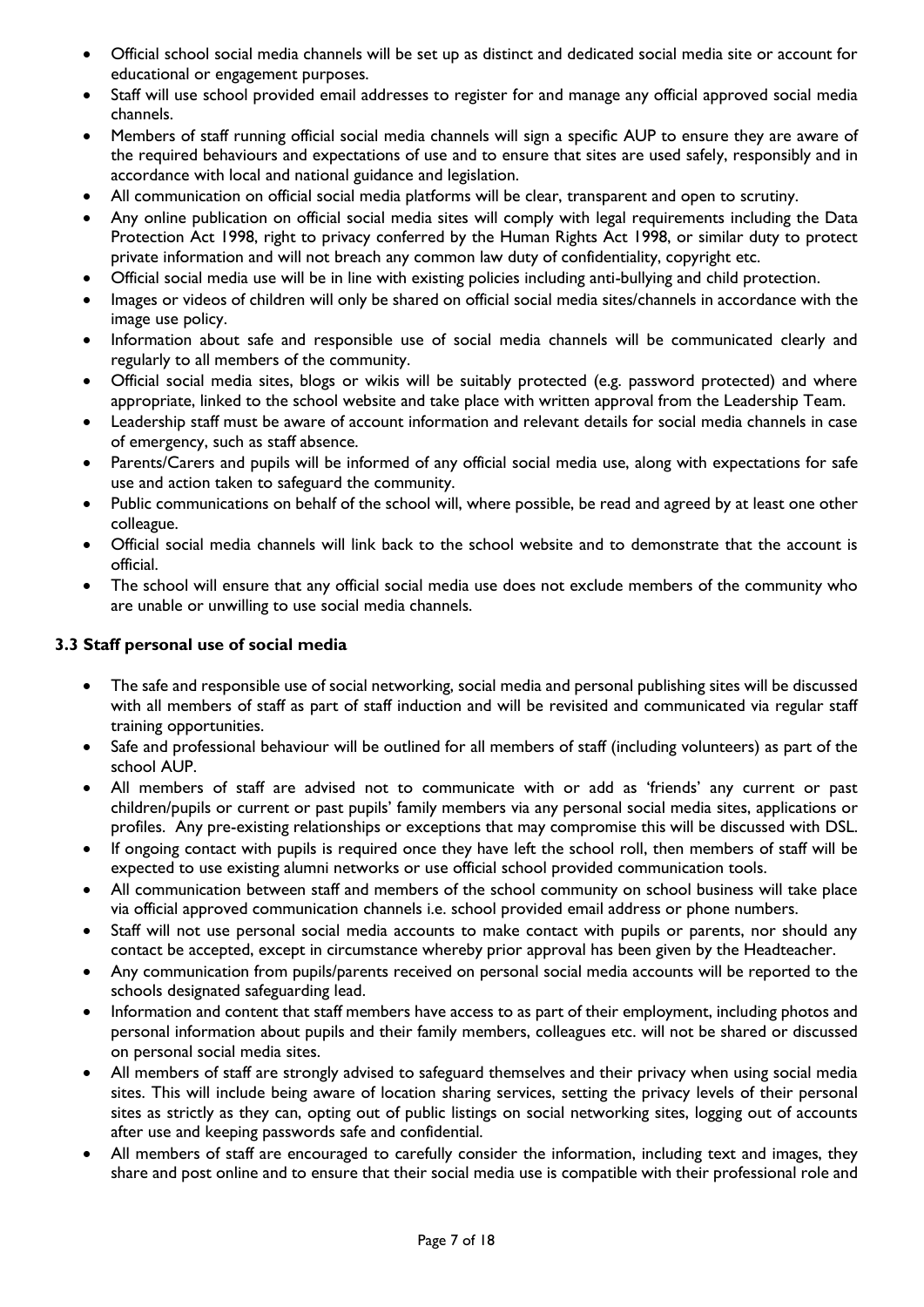is in accordance with schools policies (safeguarding, confidentiality, data protection etc.) and the wider professional and legal framework.

- Members of staff will be encouraged to manage and control the content they share and post online. Advice will be provided to staff via staff training and by sharing appropriate guidance and resources on a regular basis.
- Members of staff will notify the Leadership/Management Team immediately if they consider that any content shared or posted via any information and communications technology, including emails or social networking sites conflicts with their role in the school.
- Members of staff are encouraged not to identify themselves as employees of St Nicolas and St Mary Primary School on their personal social networking accounts. This is to prevent information on these sites from being linked with the school and also to safeguard the privacy of staff members and the wider community.
- Members of staff will ensure that they do not represent their personal views as that of the school on social media.
- School email addresses will not be used for setting up personal social media accounts.
- Members of staff who follow the school social media channels will be advised to use dedicated professionals accounts, where possible, to avoid blurring professional boundaries. (Applicable only if the school sets up a social media channel).

## **3.4 Staff official use of social media**

- If members of staff are participating in online activity as part of their capacity as an employee of the school, then they are requested to be professional at all times and to be aware that they are an ambassador for the school.
- Staff using social media officially will disclose their official role but always make it clear that they do not necessarily speak on behalf of the school.
- Staff using social media officially will be responsible, credible, fair and honest at all times and consider how the information being published could be perceived or shared.
- Staff using social media officially will always act within the legal frameworks they would adhere to within the workplace, including libel, defamation, confidentiality, copyright, data protection as well as equalities laws.
- Staff must ensure that any image posted on any official social media channel have appropriate written parental consent.
- Staff using social media officially will be accountable and must not disclose information, make commitments or engage in activities on behalf of the school unless they are authorised to do so.
- Staff using social media officially will inform their line manager, the DSL and/or the head teacher of any concerns such as criticism or inappropriate content posted online.
- Staff will not engage with any direct or private messaging with children or parents/carers through social media and will communicate via official communication channels.
- Staff using social media officially will sign the school social media AUP.

## **3.5 Pupils' use of social media**

- Safe and responsible use of social media sites will be outlined for children and their parents as part of the Acceptable Use Policy.
- Personal publishing on social media sites will be taught to pupils as part of an embedded and progressive education approach via age appropriate sites which have been risk assessed and approved as suitable for educational purposes.
- Pupils will be advised to consider the risks of sharing personal details of any kind on social media sites which may identify them and / or their location. Examples would include real/full name, address, mobile or landline phone numbers, school attended, Instant messenger contact details, email addresses, full names of friends/family, specific interests and clubs etc.
- Pupils will be advised not to meet any online friends without a parent/carer or other responsible adult's permission and only when they can be present.
- Pupils will be advised on appropriate security on social media sites and will be encouraged to use safe passwords, deny access to unknown individuals and be supported in learning how to block and report unwanted communications.
- Pupils will be encouraged to approve and invite known friends only on social networking sites and to deny access to others by making profiles private/protected.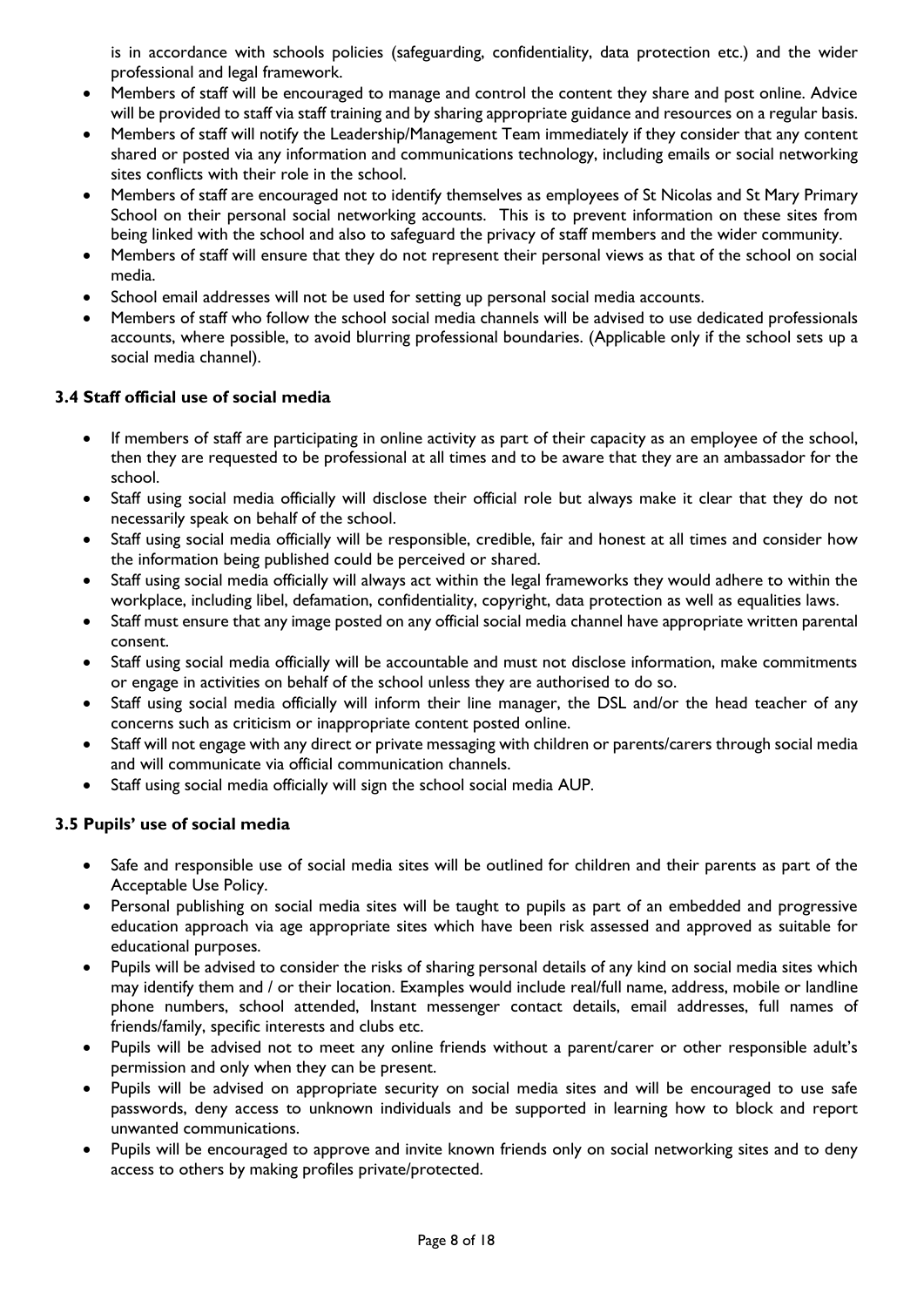- Parents will be informed of any official social media use with pupils and written parental consent will be obtained, as required.
- Any official social media activity involving pupils will be moderated by the school where possible.
- The school is aware that many popular social media sites state that they are not for children under the age of 13, therefore the school will not create accounts within school specifically for children under this age.
- Any concerns regarding pupils' use of social networking, social media and personal publishing sites, both at home and at school, will be dealt with in accordance with existing school policies including anti-bullying and behaviour.
- Any concerns regarding pupils' use of social networking, social media and personal publishing sites, both at home and at school, will be raised with parents/carers, particularly when concerning any underage use of social media sites.

## **4. USE OF PERSONAL DEVICES AND MOBILE PHONES**

## **4.1 Rationale regarding personal devices and mobile phones**

- The widespread ownership of mobile phones and a range of other personal devices among children, young people and adults will require all members of the school community to take steps to ensure that mobile phones and personal devices are used responsibly.
- The use of mobile phones and other personal devices by young people and adults will be decided by the school and is covered in appropriate policies including the school AUP.
- St Nicolas and St Mary Primary School recognises that personal communication through mobile technologies is an accepted part of everyday life for children, staff and parents/carers but requires that such technologies need to be used safely and appropriately within schools.

#### **4.2 Expectations for safe use of personal devices and mobile phones**

- All use of personal devices and mobile phones will take place in accordance with the law and other appropriate school policies.
- Electronic devices of all kinds that are brought on site are the responsibility of the user at all times. The school accepts no responsibility for the loss, theft or damage of such items. Nor will the school accept responsibility for any adverse health effects caused by any such devices either potential or actual.
- Mobile phones and personal devices are only permitted to be used in certain areas within the school site and there use would be completely unacceptable in areas such as changing rooms, toilets and swimming pools.
- The sending of abusive or inappropriate messages or content via mobile phones or personal devices is forbidden by any member of the community and any breaches will be dealt with as part of the discipline/behaviour policy.
- Members of staff will be issued with a work phone number and email address where contact with pupils or parents/carers is required.
- All members of the school community are advised to take steps to protect their mobile phones or devices from loss, theft or damage.
- All members of the school community are advised to use passwords/pin numbers to ensure that unauthorised calls or actions cannot be made on their phones or devices if they are lost or stolen. Passwords and pin numbers should be kept confidential. Mobile phones and personal devices should not be shared.
- All members of the school community are advised to ensure that their mobile phones and personal devices do not contain any content which may be considered to be offensive, derogatory or would otherwise contravene the school policies.
- School mobile phones and devices must always be used in accordance with the AUP and any other relevant policies.
- School mobile phones and devices used for communication with parents and pupils must be suitably protected via a passcode/password/pin and must only be accessed and used by members of staff.

#### **4.3 Pupil use of personal devices and mobile phones**

- Pupils will be educated regarding the safe and appropriate use of personal devices and mobile phones.
- All use of mobile phones and personal devices by children will take place in accordance with the acceptable use policy.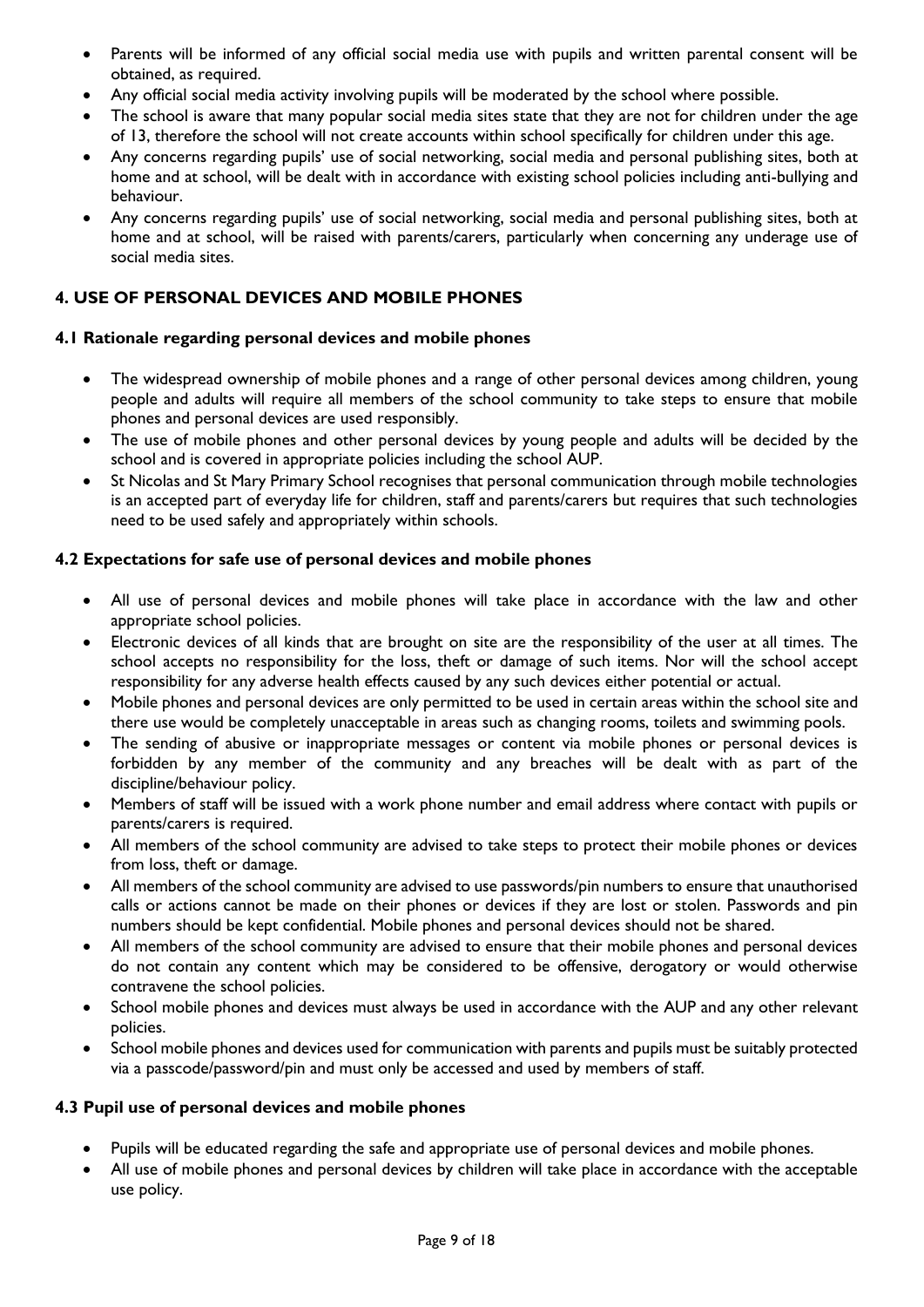- Pupil's personal mobile phones and personal devices will be kept in a secure place and switched off during the school day.
- Mobile phones or personal devices will not be used by pupils during lessons or formal school time unless as part of an approved and directed curriculum based activity with consent from a member of staff. The use of personal mobile phones or devices for a specific education purpose does not mean that blanket use is permitted.
- If members of staff have an educational reason to allow children to use their mobile phones or personal devices as part of an educational activity then it will only take place when approved by the Leadership Team.
- If a pupil needs to contact his/her parents/carers they will be allowed to use a school phone.
- Parents are advised not to contact their child via their mobile phone during the school day, but to contact the school office. Exceptions may be permitted in exceptional circumstances on a case-by-case basis and as approved by the headteacher.
- Pupils should protect their phone numbers by only giving them to trusted friends and family members.
- Pupils will be instructed in safe and appropriate use of mobile phones and personal devices and will be made aware of boundaries and consequences.
- If a pupil breaches the school policy then the phone or device will be confiscated and will be held in a secure place in the school office. Mobile phones and devices will be released to parents/carers in accordance with the school policy.
- School staff may confiscate a pupil's mobile phone or device if they believe it is being used to contravene the schools behaviour or bullying policy or could contain youth produced sexual imagery (sexting). The phone or device may be searched by a member of the Leadership team with the consent of the pupil or parent/carer and content may be deleted or requested to be deleted, if appropriate. Searches of mobile phone or personal devices will only be carried out in accordance with the schools policy. <https://www.gov.uk/government/publications/searching-screening-and-confiscation> *)*
- If there is suspicion that material on a pupil's personal device or mobile phone may be illegal or may provide evidence relating to a criminal offence then the device will be handed over to the police for further investigation.

## **4.4 Staff use of personal devices and mobile phones**

- Members of staff are not permitted to use their own personal phones or devices for contacting children, young people and their families within or outside of the setting in a professional capacity. Any pre-existing relationships which could compromise this will be discussed with leaders/managers.
- Staff will not use personal devices such as mobile phones, tablets or cameras to take photos or videos of children and will only use work-provided equipment for this purpose.
- Staff will not use any personal devices directly with children and will only use work-provided equipment during lessons/educational activities.
- Members of staff will ensure that any use of personal phones and devices will always take place in accordance with the law e.g. data protection as well as relevant school policy and procedures e.g. confidentiality, data security, Acceptable Use etc.
- Staff personal mobile phones and devices will be switched to 'silent' mode during lesson times.
- Bluetooth or other forms of communication should be "hidden" or switched off during lesson times.
- Personal mobile phones or devices will not be used during teaching periods unless permission has been given by a member of the Leadership Team in emergency circumstances.
- Staff will ensure that any content bought on site via mobile phones and personal devices are compatible with their professional role and expectations.
- If a member of staff breaches the school policy then disciplinary action will be taken.
- If a member of staff is thought to have illegal content saved or stored on a mobile phone or personal device or have committed a criminal offence then the police will be contacted.
- Any allegations against members of staff involving personal use of mobile phone or devices will be responded to following the school allegations management policy.

## **4.5 Visitors' use of personal devices and mobile phones**

 Parents/carers and visitors must use mobile phones and personal devices in accordance with the school acceptable use policy.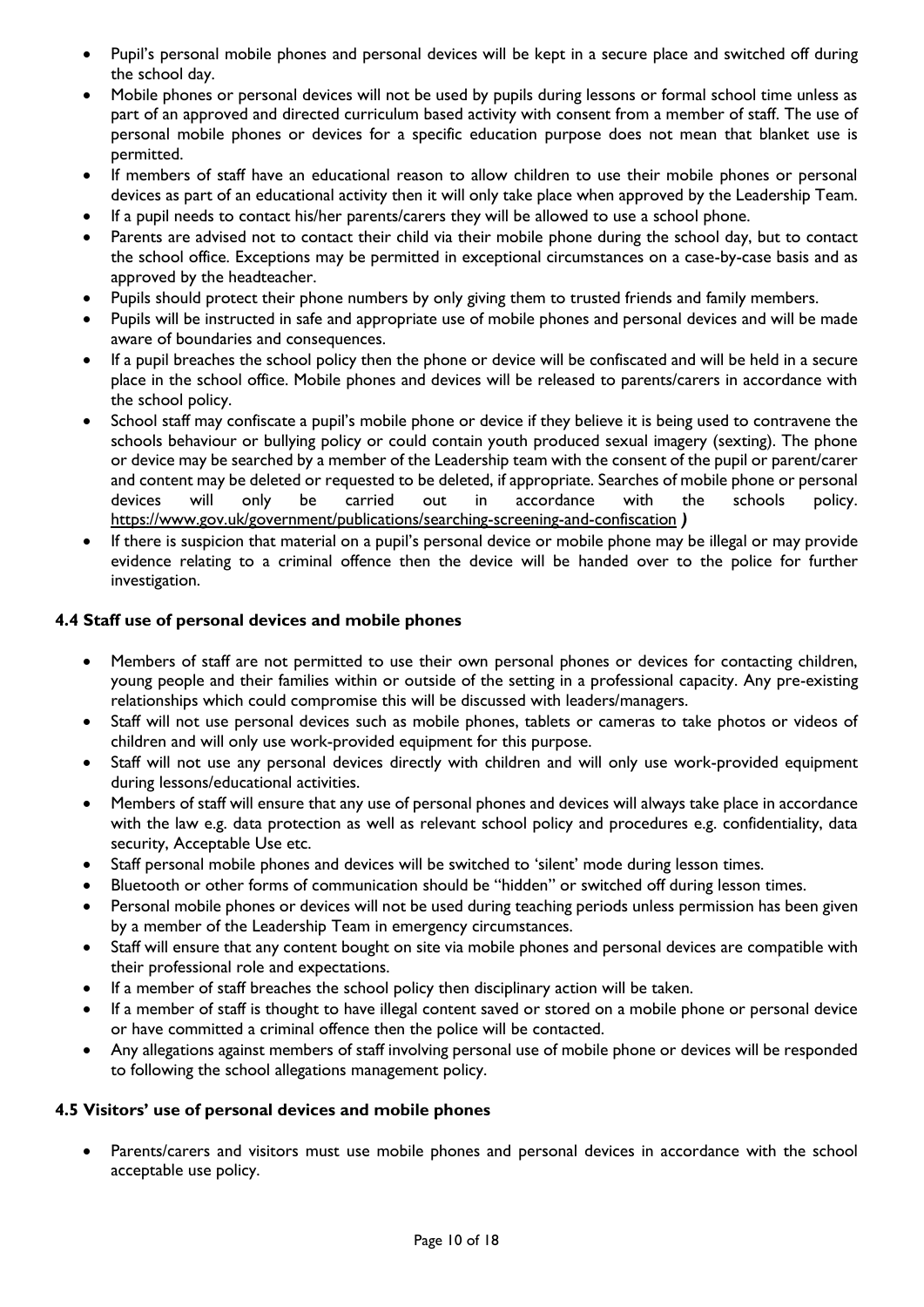- Use of mobile phones or personal devices by visitors and parents/carers to take photos or videos must take place in accordance with the school image use policy.
- The school will ensure appropriate signage and information is displayed and provided to inform visitors of expectations of use.
- Staff will be expected to challenge concerns when safe and appropriate and will always inform the DSL of any breaches of use by visitors.

## **5. POLICY DECISIONS**

## **5.1 Reducing online risks**

- St Nicolas and St Mary School is aware that the Internet is a constantly changing environment with new apps, tools, devices, sites and material emerging at a rapid pace.
- Emerging technologies will be examined for educational benefit and the school leadership team will ensure that appropriate risk assessments are carried out before use in school is allowed.
- The school will ensure that appropriate filtering and monitoring systems are in place to prevent staff and pupils from accessing unsuitable or illegal content.
- The school will take all reasonable precautions to ensure that users access only appropriate material. However, due to the global and connected nature of Internet content, it is not always possible to guarantee that access to unsuitable material will never occur via a school computer or device.
- The school will audit technology use to establish if the e–Safety policy is adequate and that the implementation of the policy is appropriate.

## **5.2 Internet use throughout the wider school community**

- The school will liaise with local organisations to establish a common approach to online safety.
- The school will work with the local community's needs (including recognising cultural backgrounds, languages, religions and ethnicity) to ensure internet use is appropriate.

## **5.3 Authorising internet access**

- The school will maintain a current record of all staff and pupils who are granted access to the school's devices and systems.
- All staff, pupils and visitors will read and sign the AUP before using any school resources.
- Parents will be informed that pupils will be provided with supervised Internet access which is appropriate to their age and ability.
- When considering access for vulnerable members of the community (such as with children with special education needs) the school will make decisions based on the specific needs and understanding of the pupil(s).

## **6. ENGAGEMENT APPROACHES**

## **6.1 Engagement and education of children**

- An e-Safety curriculum will be established and embedded throughout the whole school, to raise awareness regarding the importance of safe and responsible internet use amongst pupils.
- Education about safe and responsible use will precede internet access.
- Pupils input will be sought when writing and developing school online safety policies and practices, including curriculum development and implementation.
- Pupils will be supported in reading and understanding the AUP in a way which suits their age and ability.
- All users will be informed that network and Internet use will be monitored.
- E-Safety will be included in the PSHE, SRE, Citizenship and Computing programmes of study, covering both safe school and home use.
- Safe and responsible use of the Internet and technology will be reinforced across the curriculum and within all subject areas.
- External support will be used to complement and support the schools internal e-Safety education approaches.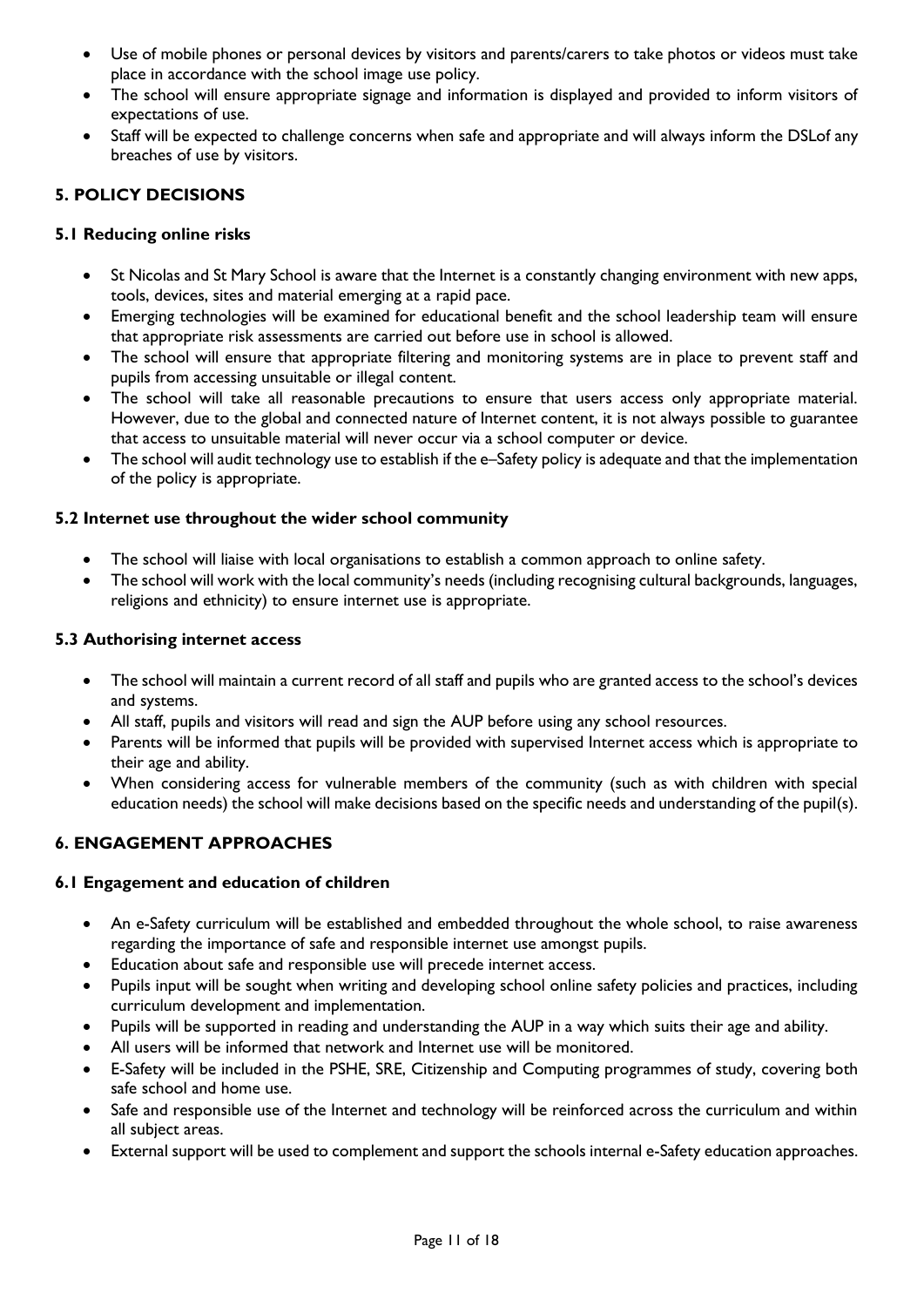## **6.2 Engagement and education of children considered to be vulnerable**

- St Nicolas and St Mary School is aware that some children may be considered to be more vulnerable online due to a range of factors.
- The school will ensure that differentiated and ability appropriate e-Safety education is given, with input from specialist staff as appropriate (e.g. SENDCO).

## **6.3 Engagement and education of staff**

- The e-Safety policy will be formally provided to and discussed with all members of staff as part of induction and will be reinforced and highlighted as part of our safeguarding responsibilities.
- Staff will be made aware that our Internet traffic can be monitored and traced to the individual user. Discretion and professional conduct is essential when using school systems and devices.
- All members of staff will be made aware that their online conduct out of school could have an impact on their role and reputation within school. Civil, legal or disciplinary action could be taken if they are found to bring the profession or institution into disrepute, or if something is felt to have undermined confidence in their professional abilities.
- Members of staff with a responsibility for managing filtering systems or monitor ICT use will be supervised by the Leadership Team and will have clear procedures for reporting issues or concerns.
- The school will highlight useful online tools which staff should use according to the age and ability of the pupils.

## **6.4 Engagement and education of parents and carers**

- The school recognises that parents/carers have an essential role to play in enabling children to become safe and responsible users of the internet and digital technology.
- Parents' attention will be drawn to the school e-Safety policy and expectations in newsletters, letters, school prospectus and on the school website.
- A partnership approach to online safety at home and at school with parents will be encouraged. This may include offering parent evenings with demonstrations and suggestions for safe home Internet use or highlighting online safety at other well attended events e.g. parent evenings, transition events, fetes and sports days.
- Information and guidance for parents on online safety will be made available to parents in a variety of formats.
- Parents will be encouraged to role model positive behaviour for their children online.

## **7. MANAGING INFORMATION SYSTEMS**

## **7.1 Managing personal data online**

- Personal data will be recorded, processed, transferred and made available according to the Data Protection Act 2018.
- Full information regarding the schools approach to data protection and information governance can be found in the schools Data Protection Policy.

## **7.2 Security and Management of Information Systems**

- The security of the school information systems and users will be reviewed regularly.
- ISPC currently provide round the clock monitoring and support and have automated alerts to monitor:
	- o Hard drive failure on every server
	- o Cloud backup failure
	- o System downtime
	- o Attempted password breaches
	- o Attempted email breaches
	- o Potential virus threats
	- o Hacking attempts
- **ISPC** also run monthly health checks on the router, server and IT security to make sure everything is up to date and running smoothly
- Virus protection will be updated regularly.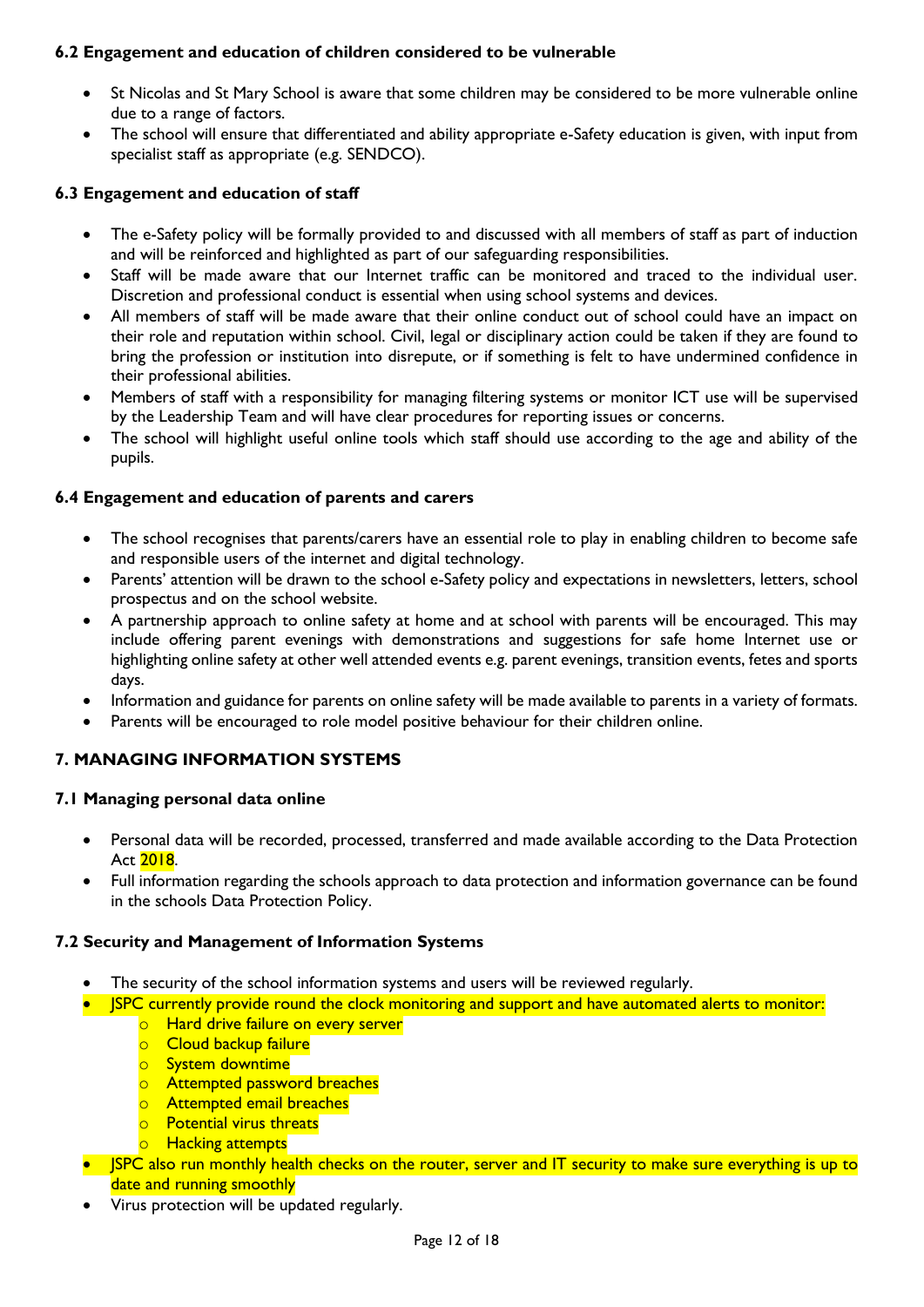- Personal data sent over the Internet or taken off site (such as via portable media storage) will be encrypted or accessed via appropriate secure remote access systems.
- Portable media may not be used without specific permission followed by an anti-virus/malware scan.
- Unapproved software will not be allowed in work areas or attached to email.
- Files held on the school's network will be regularly checked.
- The computing coordinator/network manager will review system capacity regularly.
- The appropriate use of user logins and passwords to access the school network will be enforced for all but the youngest users.
- All users will be expected to log off or lock their screens/devices if systems are unattended.
- The school will log and record internet use on all school owned devices.

# **Password policy**

- All users will be informed not to share passwords or information with others and not to login as another user at any time.
- Staff and pupils must always keep their password private and must not share it with others or leave it where others can find it.
- All members of staff will have their own unique username and private passwords to access school systems. Members of staff are responsible for keeping their password private.

## **7.3 Filtering and Monitoring**

- The governors will ensure that the school has age and ability appropriate filtering and monitoring in place whilst using school devices and systems to limit children's exposure to online risks.
- The school's internet access strategy will be dependent on the need and requirements of our community and will therefore be designed to suit the age and curriculum requirements of our pupils, with advice from technical, educational and safeguarding staff.
- All monitoring of school owned/provided systems will take place to safeguard members of the community.
- All users will be informed that use of school systems can be monitored and that all monitoring will be in line with data protection, human rights and privacy legislation.
- The school uses educational filtered secure broadband connectivity which is appropriate to the age and requirement of our pupils.
- The school uses SurfProtect content filtering to ensure that both staff and students are kept safe online which blocks sites that fall into the following categories: pornography, child sexual exploitation, discrimination, drugs and substance abuse, self-harm, violence, suicide, bullying, extremism, social networking, sites of an illegal nature, etc. To prevent pupils from viewing inappropriate material, SafeSearch is active on our filtering system.
- The school will have a clear procedure for reporting breaches of filtering which all members of the school community (all staff and all pupils) will be made aware of.
- If staff or pupils discover unsuitable sites, the URL will be reported to the School Business Manager and will then be recorded and escalated as appropriate.
- The school filtering system will block all sites on the Internet Watch Foundation (IWF) list.
- Changes to the school filtering policy will be risk assessed by staff with educational and technical experience prior to any changes and where appropriate with consent from the Leadership Team.
- All changes to the school filtering policy will be logged and recorded.
- The Leadership Team will ensure that regular checks are made to ensure that the filtering methods selected are effective and appropriate.
- Any material that the school believes is illegal will be reported to appropriate agencies such as IWF, the Police or CEOP immediately.

## **7.4 Management of applications (apps) used to record children's progress**

- The headteacher is ultimately responsible for the security of any data or images held of children.
- Apps/systems which store personal data will be risk assessed prior to use.
- Only school issued devices will be used for apps that record and store children's personal details, attainment or photographs. Personal staff mobile phones or devices will not be used to access or upload content to any apps which record and store children's personal details, attainment or images.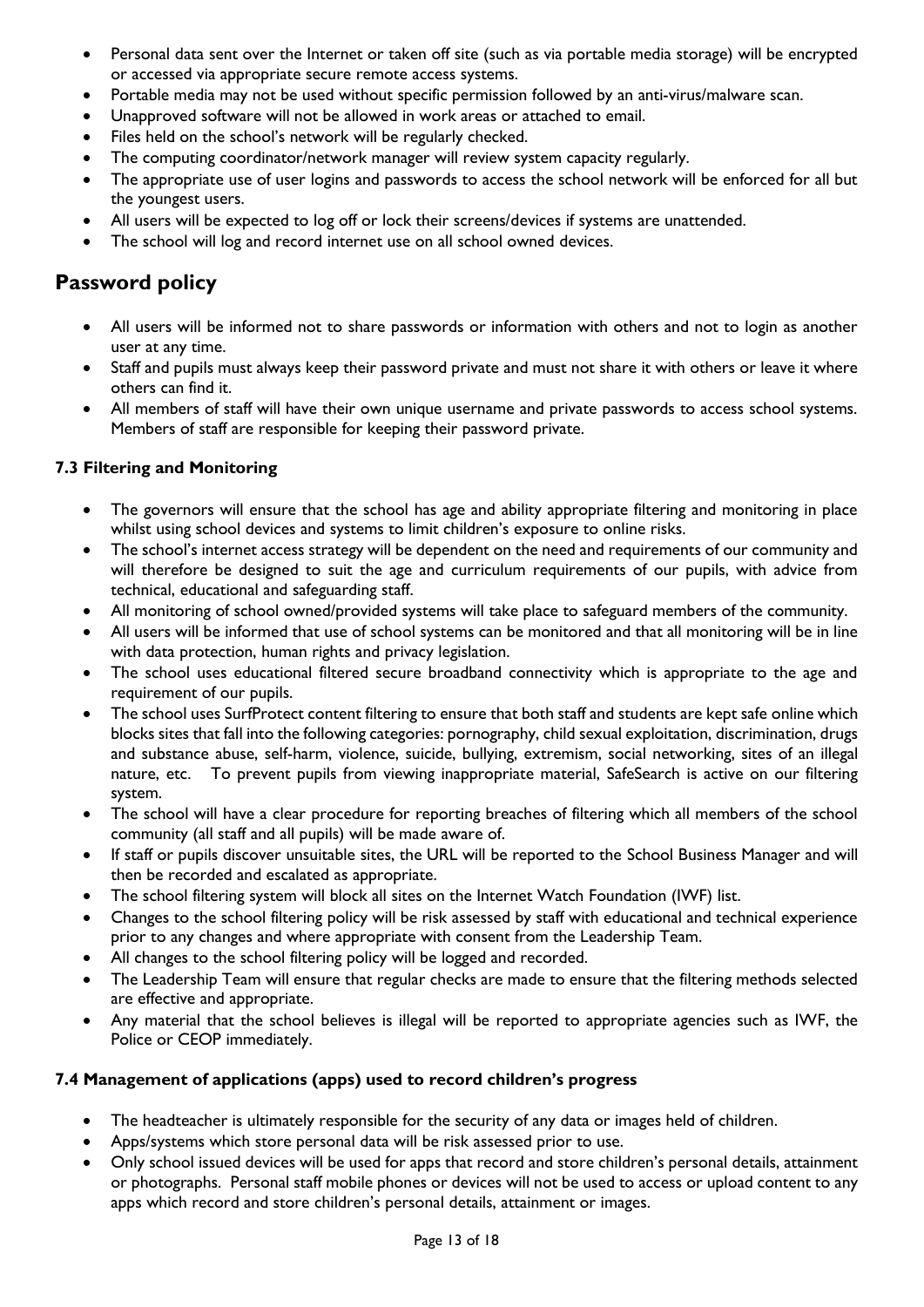- Devices will be appropriately encrypted if taken off site to prevent a data security breach in the event of loss or theft.
- Users will be advised on safety measures to protect all members of the community such as using strong passwords, logging out of systems etc.
- Parents will be informed of the schools expectations regarding safe and appropriate use (e.g. not sharing passwords or sharing images) prior to being given access.

## **8. RESPONDING TO ONLINE INCIDENTS AND SAFEGUARDING CONCERNS**

- All members of the community will be made aware of the range of online risks that are likely to be encountered including sexting, online/cyber bullying etc. This will be highlighted within staff training and educational approaches for pupils.
- All members of the school community will be informed about the procedure for reporting online safety (e-Safety) concerns, such as breaches of filtering, sexting, cyberbullying, illegal content etc.
- The DSL will be informed of any online safety (e-Safety) incidents involving child protection concerns, which will then be recorded.
- The DSL will ensure that online safety concerns are escalated and reported to relevant agencies in line with the West Sussex Safeguarding Children Board thresholds and procedures.
- Complaints about Internet misuse will be dealt with under the school's complaints procedure.
- Complaints about online/cyber bullying will be dealt with under the school's anti-bullying policy and procedure
- Any complaint about staff misuse will be referred to the headteacher.
- Any allegations against a member of staff's online conduct will be discussed with the LADO.
- Pupils, parents and staff will be informed of the school's complaints procedure.
- Staff will be informed of the complaints and whistleblowing procedure.
- All members of the school community will need to be aware of the importance of confidentiality and the need to follow the official school procedures for reporting concerns.
- All members of the school community will be reminded about safe and appropriate behaviour online and the importance of not posting any content, comments, images or videos online which cause harm, distress or offence to any other members of the school community.
- The school will manage e-Safety incidents in accordance with the school discipline/behaviour policy where appropriate.
- The school will inform parents/carers of any incidents of concerns as and when required.
- After any investigations are completed, the school will debrief, identify lessons learnt and implement any changes as required.
- Where there is cause for concern or fear that illegal activity has taken place or is taking place then the school will contact the Multi-Agency Safeguarding Hub (MASH) or Police via 101 or 999 if there is immediate danger or risk of harm.
- The use of computer systems without permission or for inappropriate purposes could constitute a criminal offence under the Computer Misuse Act 1990 and breaches will be reported to the Police.
- If the school is unsure how to proceed with any incidents of concern, then the incident will be escalated to MASH.
- If an incident of concern needs to be passed beyond the school community, then the concern will be escalated to MASH to communicate to other schools in Sussex.
- Parents and children will need to work in partnership with the school to resolve issues.

## **9. PROCEDURES FOR RESPONDING TO SPECIFIC ONLINE INCIDENTS AND SAFEGUARDING CONCERNS**

## **9.1 Responding to concerns regarding Online Child sexual abuse and exploitation**

 The school will ensure that all members of the community are made aware of online child sexual abuse, including exploitation and grooming including the consequences, possible approaches which may be employed by offenders to target children and how to respond to concerns.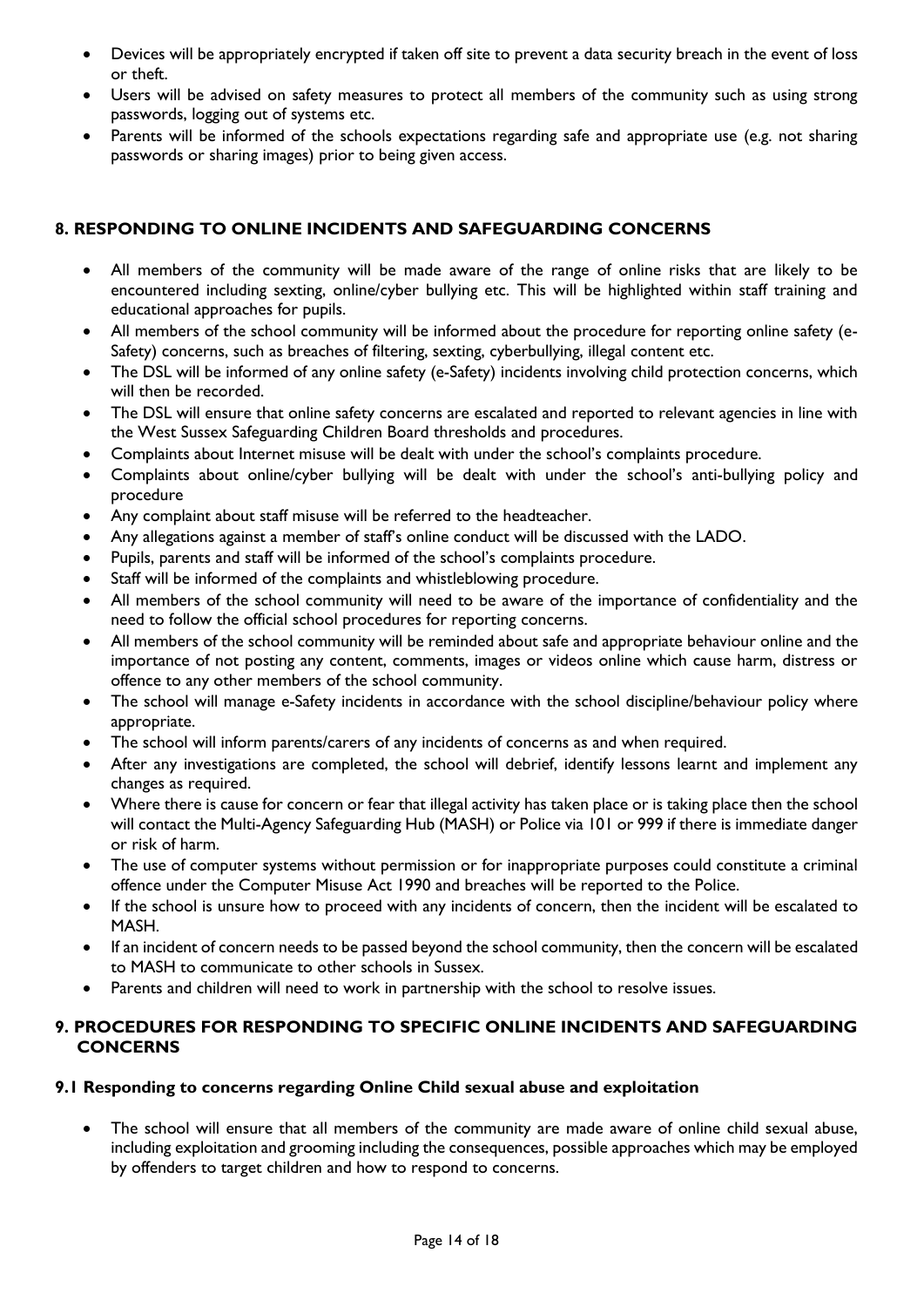- The school will implement preventative approaches for online child sexual abuse via a range of age and ability appropriate educational approaches for pupils, staff and parents/carers.
- The school views online child sexual abuse as a safeguarding issue and all concerns will be reported to and dealt with by the Designated Safeguarding Lead.
- If the school is unclear if a criminal offence has been committed then the Designated Safeguarding Lead will obtain advice immediately through MASH and/or the Police.
- If the school is made aware of intelligence or information which may relate to child sexual exploitation (on or offline) then it will be passed through to the CSET team by the DSL.
- If the school are made aware of incident involving online child sexual abuse of a child then the school will:
	- o Act in accordance with the schools child protection and safeguarding policy and the relevant Safeguarding Child Boards procedures.
	- o Immediately notify the designated safeguarding lead.
	- o Store any devices involved securely.
	- $\circ$  Immediately inform Sussex police via 101 (using 999 if a child is at immediate risk)
	- o Where appropriate the school will involve and empower children to report concerns regarding online child sexual abuse e.g. using the Click CEOP report form: [www.ceop.police.uk/safety-centre/](http://www.ceop.police.uk/safety-centre/)
	- $\circ$  Carry out a risk assessment which considers any vulnerabilities of pupil(s) involved (including carrying out relevant checks with other agencies).
	- o Make a referral to children's social care (if needed/appropriate).
	- $\circ$  Put the necessary safeguards in place for pupil(s) e.g. offer counselling support and immediate protection and offer appropriate pastoral support for those involved.
	- o Inform parents/carers about the incident and how it is being managed.
	- o Review the handling of any incidents to ensure that the school is implementing best practice and the school leadership team will review and update any management procedures where necessary.
- The school will take action regarding online child sexual abuse regardless of the use of school equipment or personal equipment, both on and off the school premises.
- The school will ensure that all members of the community are aware of sources of support regarding online child sexual abuse.
- If pupils at other schools are believed to have been targeted then the school will seek support from MASH to enable other schools to take appropriate action to safeguarding their community.

## **9.2 Responding to concerns regarding indecent images of children (IIOC)**

- The school will ensure that all members of the community are made aware of the criminal nature of Indecent Images of Children (IIOC) including the possible consequences.
- The school will take action regarding IIOC regardless of the use of school equipment or personal equipment, both on and off the premises.
- The school will take action to prevent access accidental access to of IIOC by using an internet Service provider (ISP) which subscribes to the IWF block list, implementing appropriate web filtering, implementing firewalls and anti-spam software.
- If the school is unclear if a criminal offence has been committed then the DSL will obtain advice immediately through MASH and/or Sussex Police.
- If the school is made aware of IIOC then the school will:
	- o Act in accordance with the schools child protection and safeguarding policy and the relevant Sussex Safeguarding Child Boards procedures.
	- o Immediately notify the school DSL.
	- o Store any devices involved securely.
	- o Immediately inform appropriate organisations e.g. the IWF, Sussex police via 101 (using 999 if a child is at immediate risk) and/or the LADO (if there is an allegation against a member of staff).
- If the school are made aware that a member of staff or a pupil has been inadvertently exposed to indecent images of children whilst using the internet then the school will:
	- $\circ$  Ensure that the DSL is informed.
	- o Ensure that the URLs (webpage addresses) which contain the suspect images are reported to the IWF via [www.iwf.org.uk](https://www.iwf.org.uk/) .
	- o Ensure that any copies that exist of the image, for example in emails, are deleted.
- If the school are made aware that indecent images of children have been found on the schools electronic devices then the school will:
	- o Ensure that the DSL is informed.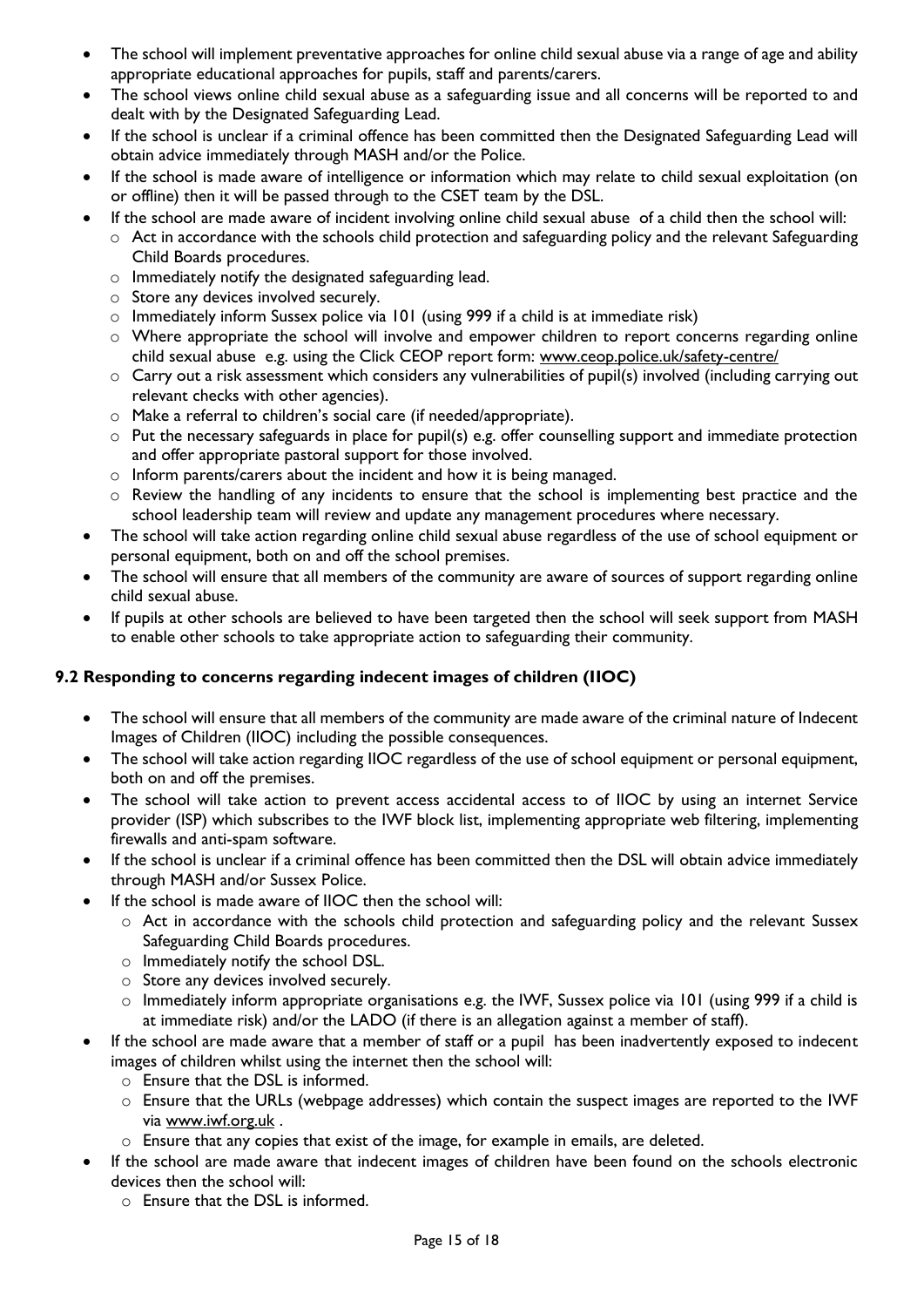- o Ensure that the URLs (webpage addresses) which contain the suspect images are reported to the IWF via [www.iwf.org.uk](https://www.iwf.org.uk/) .
- o Ensure that any copies that exist of the image, for example in emails, are deleted.
- $\circ$  Inform the police via 101 (999 if there is an immediate risk of harm) and children's social services (as appropriate).
- $\circ$  Only store copies of images (securely, where no one else has access to them and delete all other copies) at the request of the police only.
- If the school are made aware that a member of staff is found in possession of indecent images of children on their electronic device provided by the school, then the school will:
	- $\circ$  Ensure that the DSL is informed or another member of staff in accordance with the school whistleblowing procedure.
	- o Contact the police regarding the images and quarantine any devices involved until police advice has been sought.
	- $\circ$  Inform the LADO and other relevant organisations in accordance with the schools managing allegations policy.
	- o Follow the appropriate school policies regarding conduct.

## **9.3 Responding to concerns regarding radicalisation and extremism online**

- The school will take all reasonable precautions to ensure that children are safe from terrorist and extremist material when accessing the internet in schools and that suitable filtering is in place which takes into account the needs of pupils.
- When concerns are noted by staff that a child may be at risk of radicalisation online then the DSL will be informed immediately and action will be taken in line with the safeguarding policy.
- Online hate content directed towards or posted by specific members of the community will be responded to in line with existing school policies, including anti-bullying, behaviour etc. If the school is unclear if a criminal offence has been committed then the Designated Safeguarding Lead will obtain advice immediately via MASH and/or Sussex Police.

## **9.4 Responding to concerns regarding cyberbulling**

- Cyberbullying, along with all other forms of bullying, of any member of the school community will not be tolerated. Full details are set out in the school policies regarding anti-bullying and behaviour.
- All incidents of online bullying reported will be recorded.
- There are clear procedures in place to investigate incidents or allegations and support anyone in the school community affected by online bullying.
- If the school is unclear if a criminal offence has been committed then the DSL will obtain advice immediately through MASH and/or Sussex Police.
- Pupils, staff and parents/carers will be advised to keep a record of cyberbullying as evidence.
- The school will take steps to identify the bully where possible and appropriate. This may include examining school system logs, identifying and interviewing possible witnesses, and contacting the service provider and the police, if necessary.
- Pupils, staff and parents/carers will be required to work with the school to support the approach to cyberbullying and the schools e-Safety ethos.
- Sanctions for those involved in online or cyberbullying may include:
	- o Those involved will be asked to remove any material deemed to be inappropriate or offensive.
	- o A service provider may be contacted to remove content if those involved refuse to or are unable to delete content.
	- $\circ$  Internet access may be suspended at school for the user for a period of time. Other sanctions for pupils and staff may also be used in accordance to the schools anti-bullying, behaviour policy or Acceptable Use Policy.
	- o Parent/carers of pupils involved in online bullying will be informed.
	- o The Police will be contacted if a criminal offence is suspected.

#### **9.5 Responding to concerns regarding online hate**

 Online hate at our school will not be tolerated. Further details are set out in the school policies regarding anti-bullying and behaviour.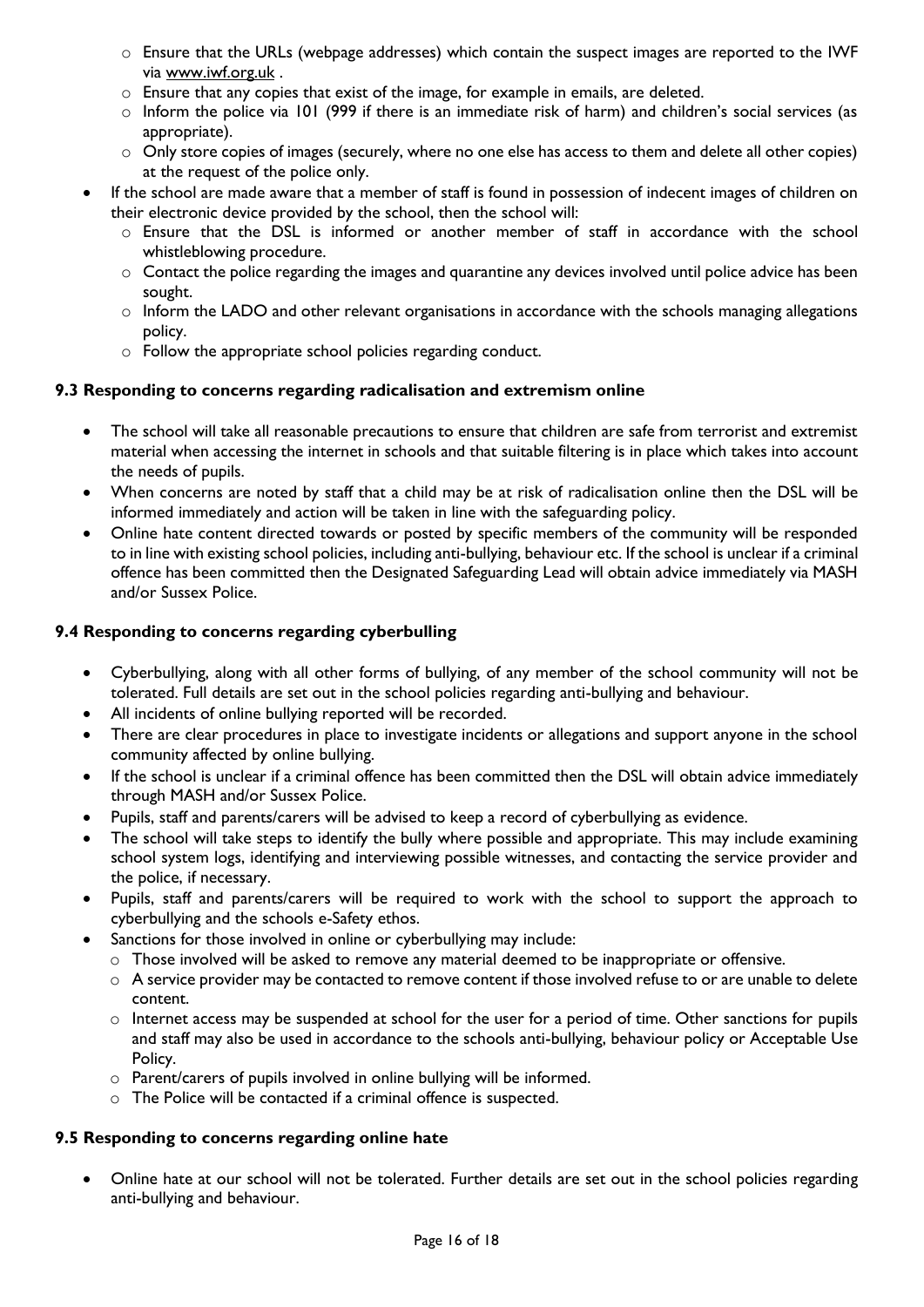- All incidents of online hate reported to the school will be recorded.
- All members of the community will be advised to report online hate in accordance with relevant school policies and procedures e.g. anti-bullying, behaviour etc.
- The Police will be contacted if a criminal offence is suspected. If the school is unclear if a criminal offence has been committed then the DSL will obtain advice immediately through MASH and/or Sussex Police.